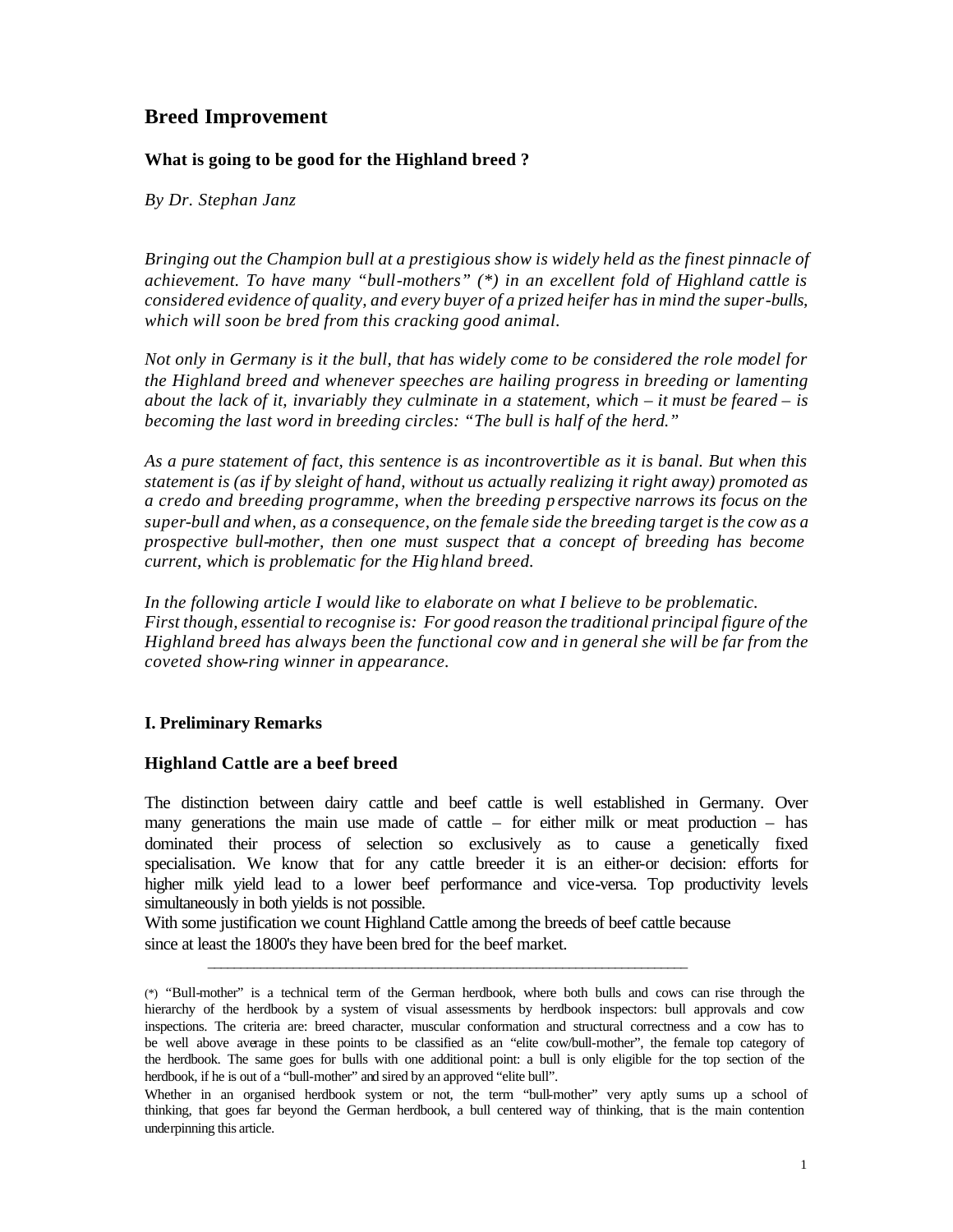### **Highland Cattle are an extensive breed**

Also well established is the distinction between so-called intensive and extensive breeds. The specialist intensive beef breeds, on the one hand, have been bred up from the original multipurpose domestic cattle breeds through continuous selection according to the leading criterion "high and early meat yield under optimum feeding and husbandry conditions". The extensive specialists on the other hand are not so much the product of purposeful breeding efforts as the outcome of centuries of adaptation primarily to extreme climatic conditions, allied of course to husbandry and feeding systems - anachronistic leftovers, one might say, from a distant past, long before modern systematic cattle breeding started. The decisive criterion for allocating a breed to either the intensive or extensive category should not be the actual husbandry condition, but essentially the manner in which the animals react to respective husbandry conditions: under feedlot conditions Charolais will flesh up fast, whereas Highland Cattle will become hopelessly obese. Traditional Highland Cattle can, however, thrive under harsh conditions where intensive breeds will hardly survive, and where even other extensive specialists need extra care.

### **Highland Cattle are a female breed**

Not so well established in Germany is the distinction between "terminal sire breeds" and "female breeds", yet it is this distinction which best illuminates what is so special about Highland Cattle and what makes them a potentially economic viability even today.

Unlike Germany, Britain has a long tradition of systematic crossbreeding (\*\*), where the term "terminal sire" is applied to the bull in a crossbreeding programme devised to deliver an end product animal which has optimum fast maturity and high weight gain. The primary consideration with this end product in both sexes is not longevity, not superior mothering abilities, nor a particularly high milk yield. The primary consideration is, that the cross-bred calves, under optimum conditions, should reach an impressive slaughter weight as rapidly as possible.

While the terminal sire, i.e. a bull that belongs to a breed that has long since been optimised for these masculine beefy characteristics, stands at the end of this crossbreeding chain, at the start of this chain there is a cow that belongs to a "female breed". With this cow the primary consideration is, that she is capable of performing in a way, that most other cows can not:

\_\_\_\_\_\_\_\_\_\_\_\_\_\_\_\_\_\_\_\_\_\_\_\_\_\_\_\_\_\_\_\_\_\_\_\_\_\_\_\_\_\_\_\_\_\_\_\_\_\_\_\_\_\_\_\_\_\_\_\_\_

<sup>(\*\*)</sup> Crossbreeding: the squaring of the circle.

The traditional programm of crossbreeding in Scotland involves a Highland cow and a Shorthorn/White Shorthorn bull. The F1 bull calves/bullocks are quite a bit stronger and flesh more easily as compared with the pure Highland calves and they can still be raised extensively on fairly poor ground. The F1 heifers will later become the ubiquitous Scottish hill cows, which in terms of hardiness and mothering abilities are not inferior to Highland cows.These cows can then be crossed with a continental terminal sire, a Limousin bull for example, and can produce a modern marketable end product, still on a fairly extensive basis to start with. An alternative could be a Highland/Shorthorn X Simmental to produce a big strong milky cow, which in turn will then need better pastures in order to make full use of her productive capabilities. This cow can then be crossed with any heavy terminal sire.

Carried along by hybrid vigour this chain of crossbreeding can almost achieve the squaring of the circle within only three or four generations: use of the extreme habitat Scottish Highlands/Islands for intensive beef production.

One essential indisputable prerequisite for crossbreeding obviously is pure breeding. The other prerequisite for maximising hybrid vigour is a genetic distance between the breeds involved. It is pointless to cross Limousins with Charolais or Highland Cattle with Galloways, because they are genetically specialised in the same field.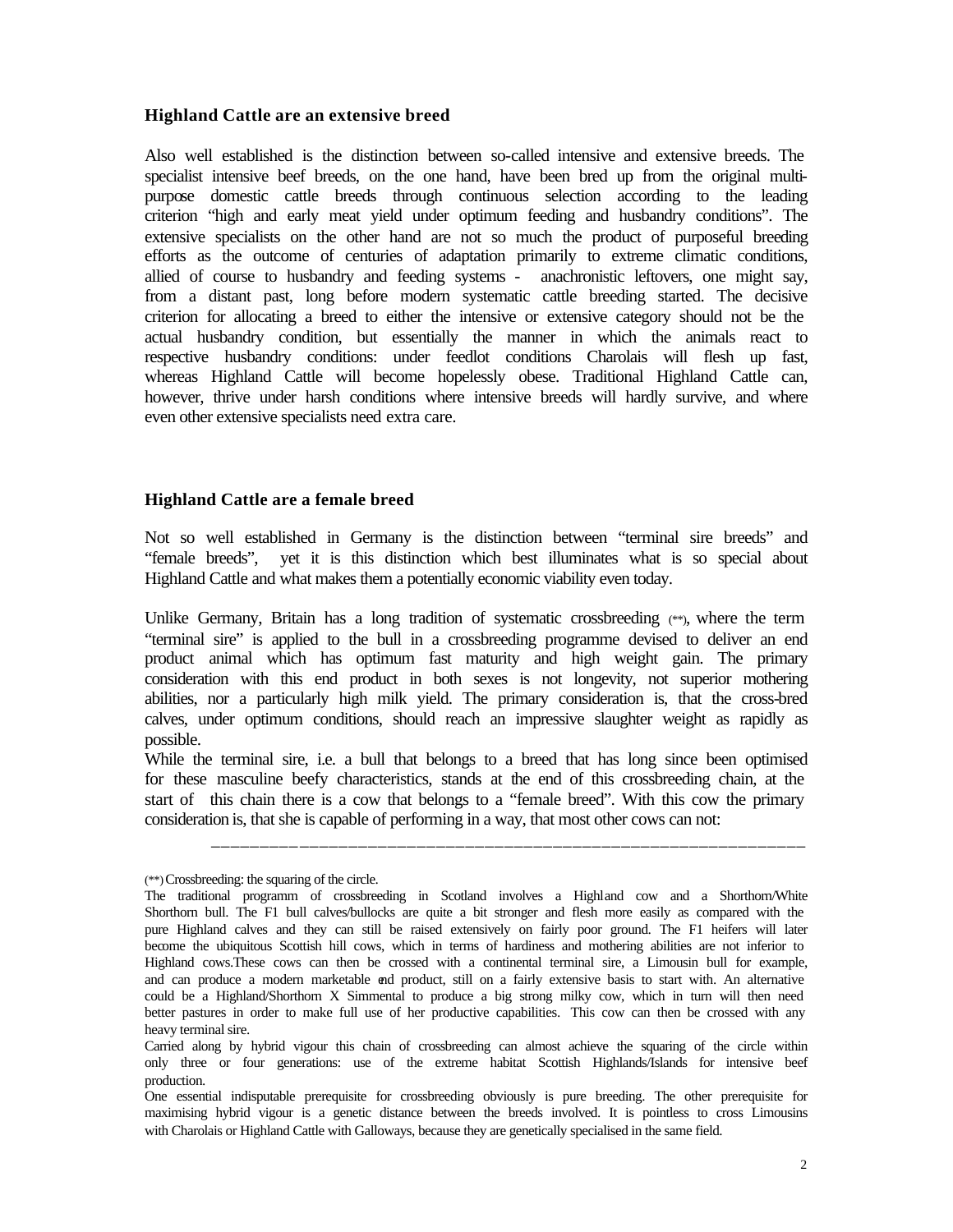that is, to give birth to and wean a healthy calf year after year under adverse climatic conditions, on a habitat, that does not otherwise lend itself to sustainable agricultural use. This cow must be hardy and lightfooted, she must have a superior food conversion capability for poor roughage in order to produce milk for her calf and to keep up her own condition and a successful pregnancy at the same time. She has to be long-lived in order to keep costs for replacements low. And all these "female" qualities have to be genetically fixed attributes.

### **Highland Cattle are Specialists**

Holstein-Friesians give the most milk, Charolais are the heaviest cattle, Blonde d`Aquitaine are specialists for difficult calvings and caesareans, Eringer are specialised in cow-fights and Spanish bulls are specialists for the corrida.

Highland Cattle are also specialists: specialists in productivity despite persistent wet, cold and windy weather, despite rough and steep, boggy and stony ground, despite grazing poor pastures, heather, marshland, moorland.

A truly silly advertising slogan of the Highland Cattle Society in the 1970s seemingly ignoring their breed's exceptional specialist qualities ran: "Highland Cattle are versatile ", suggesting that Highland Cattle can adapt to almost any climate, feeding and husbandry regime and thrive and perform everywhere. Highland Cattle are precisely not an ideal allrounder and, to be honest, on most sites and habitats in Germany just about any cross- cow can do as well as a Highland cow or even better.

# **Digression: "The breed must be suited to the climate or it will not thrive" (W.Youatt)**

So far these are no more than truisms, one might object. What have they to do with the main subject? Indeed these are truisms, but truisms are mental staple diet, a wise springboard for breeding policies, and not to be scorned. I shall come to the core matter in due course.

As for the truisms: the observation, that Highland Cattle are extensive beef cattle and specialists for Scottish weather and landscape, cannot be emphasised enough. Who ever has had the opportunity to experience the steep, stony, boggy impassibility of a Highland glen, who ever has been looking for shelter from cold rain, driven on to the shores and hills of the western coasts by the whiplashes of a winter gale, who ever has seriously become aware how short the vegetation period is, how poor the rough grazing on the hills is and how difficult it can be to bring in enough decent winter feed even with todays efficient harvesting technology, who ever truly realises – from a cattle breeder's perspective - the impact of these conditions, will properly judge for himself to what extent the first main proposition of cattle breeding "The breed must be suited to the climate and the habitat" continues to hold true for Highland Cattle. Only a breed of cattle that has the woolly insulating undercoat plus the long rainproof overcoat of the Highland breed can survive persistent wet cold. Only a breed of cattle, that is able to make optimum use of the short vegetation period in order to lay down fat deposits (admittedly nowadays an undesireable carcass quality) can survive and actually thrive here. Genes controlling heavily muscled early maturity are not useful for survival here, but genes promoting longevity and hardiness are. It is not the highest possible final weight of the adult animal which serves the optimal adaptation to this location, but lifelong agility on four able legs. Here it is not the potential for high daily weight gains, that ensures survival, thriving and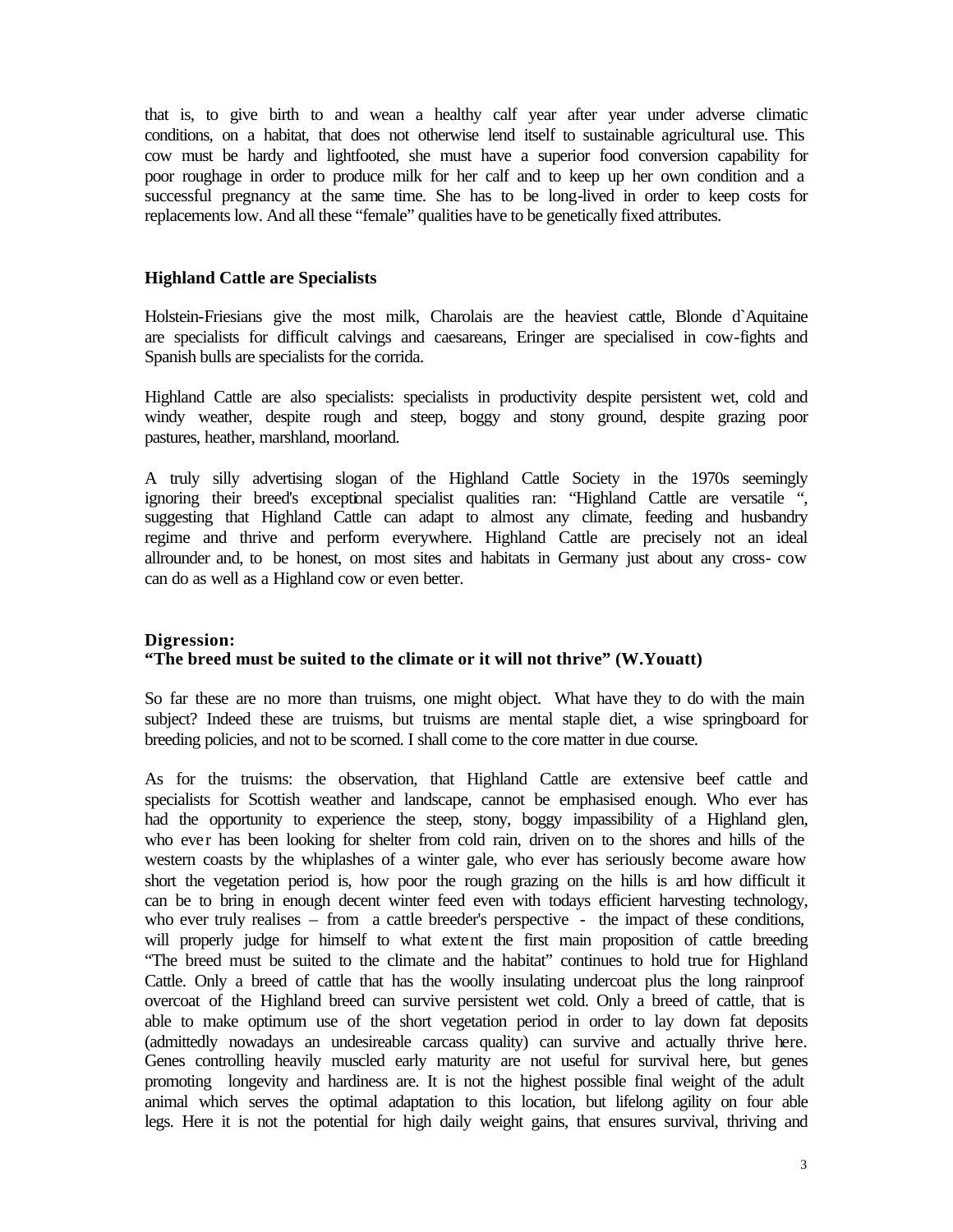regular breeding, but rather the superior potential for efficient conversion of poor roughage and this potential has a genetic disposition as well.

I earnestly appeal to readers at this point to accept and appreciate the truisms as profoundly relevant, elementary and important facts about this breed.

The next sentence is no truism, but a wellfounded worry:

#### **Highland Cattle are threatened by extinction**

Over 100 years ago the exodus of Highland Cattle into a worldwide diaspora was well under way, in large numbers particularly during the 1970s and 1980s. Highland Cattle have been cast upon the lush gardens of South England and the rich marshes of North Germany, the barren plains down-under, North American prairies and South American Andes. Some have remained in Scotland.

For over 100 years Highland Cattle in many parts of the world have not needed to call on the specific survival skills that once shaped the breed. It is inconceivable to me that, given the totality of changes the Highland breed has been exposed to over the last century – different climates, winter feeding, animal wellfare, veterinary schemes, hobby breeding, show biz and not least of all various efforts to breed the animals into large mainstream beef production – such circumstances collectively should not in effect have worked as a massiv unregulated rebreeding programm.

There is hardly a meeting of breeders, where shop talk does not include such topics as difficult births, weak calves, unmotherly cows, problems with fertility, poor udders, untimely arthritis and bad feet.

It is not with regard to the size of the purebred herdbook population globally that the breed is endangered. It is the fading away of constitutional characteristics along with the likely erosion of genetic integrity that is cause for worry. Talking about a threat of extinction is meant to be more than just a provocatively overstated paraphrase heading. A magnificent showy long haired and horned animal lacking the original functional specialisms of the breed will not help to perpetuate the core characteristics of that race.

What is meant by "Breed Improvement" is, in this respect, on today's agenda absolutely.

\_\_\_\_\_\_\_\_\_\_\_\_\_\_\_\_\_\_\_\_\_\_\_\_\_\_\_\_\_\_\_\_\_\_\_\_\_\_\_\_\_\_\_\_\_\_\_\_\_\_\_\_\_\_\_\_\_\_\_\_\_\_\_\_\_\_\_\_\_\_\_\_\_\_\_\_

#### **II. Breed Improvement – A Retrospective**

#### **Advancement or endangerment of the Highland breed ?**

"Cattle breeding was", according to A.R.Mackay in his article about the history of the breed, "an art almost unknown in the Highlands" in the early times. This was to change, when well over two hundred years ago many Scottish farmers set out purposefully to "improve" their livestock. "Improvement"(\*\*\*) became the fashionable word amongst the "progressive"

<sup>(\*\*\*)</sup> The term "Improvement" was given to the often reckless and radical efforts with which the "progressive" landowners and protagonists of the new Science of Agriculture applied the latest theories and executed the logic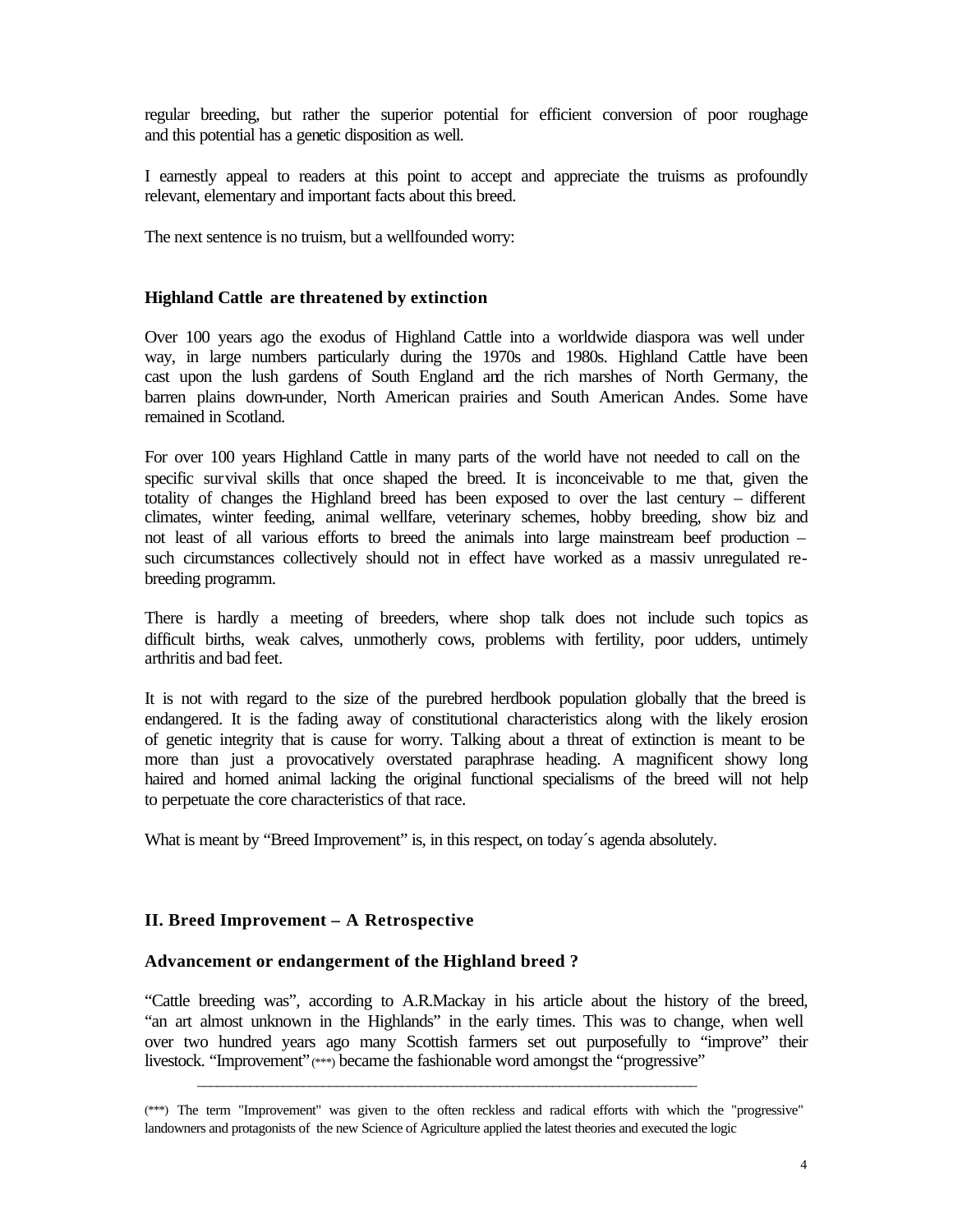landowners and agriculturalists in the second half of the  $18<sup>th</sup>$  century. The Industrial Revolution in England incurred dramatic socio-economic changes which impacted on urban and rural Scotland too. About the same time equally dramatic changes fuelled by rapid spread of new knowledge from the science of agriculture, the invention of farm machinery, and the needs of the British urban population explosion, were most evident in Scotland. There was increased agricultural production through "improvements", improvement of land utilisation by drainage, fencing, crop rotation, fertilizing; regular winterfeeding of livestock, introduction of turnips and potatoes, improvement of in-by grazing by sowing of better grasses and the applying of lime; (military) roads were built, steamboat traffic flourished, and later railways were constructed.

As far as cattle breeding was concerned, it was only now, that puposeful selection and mating of the best with the best breeding stock was systematically employed. Up until this time Highland Cattle did not exist as one formally defined breed, but as a multiplicity of fairly different local landraces each with their regional name, but readily identifiable and collectively understood to be "crodh dubh", black cattle. In 1831 the English veterinarian and agricultural journalist W. Youatt published his book about "Cattle – Their Breeds, Management and Diseases" in which he dedicated an extensive chapter to the variants of this breed. He describes what efforts had been made during the last sixty years to increase the productivity of the stock at hand by "improvements". These improvements on the one hand were improvements of husbandry conditions in the broadest sense. On the other hand purposeful breeding strategies had been established: on the Western Islands and along the coast of Argyll the farmers were convinced, "that no other breed of cattle will thrive on these islands and that kyloes could not possibly be improved by being crossed with others" (W. Youatt) and here it was a matter of careful selection and mating of the best specimens of the native stock. West Highland bulls, he writes, were introduced to the mainland Highlands from the islands and the west coast in order to improve the local herds. At the same time extensive experiments in crossbreeding were made – predominantly on the central and lowland mainland – and for this purpose bulls of various English breeds were introduced. Depending on breeds and local conditions some of these crosses were successful, others not. Even entire herds of English breeds were imported. However these could not withstand the Scottish climate and were consequently either abandoned or "toughened up" by crossing with a Highland bull.

Throughout the 19th century some landowners had embraced with such zeal "agricultural improvement" ( i.e. more yield = more income) that they cleared cattle from hill grazings which were then overstocked with non-native sheep breeds. When income from sheep failed they overstocked with red deer. They did not bring back the environmentally friendly Crodh Dubh.

\_\_\_\_\_\_\_\_\_\_\_\_\_\_\_\_\_\_\_\_\_\_\_\_\_\_\_\_\_\_\_\_\_\_\_\_\_\_\_\_\_\_\_\_\_\_\_\_\_\_\_\_\_\_\_\_\_\_\_\_\_\_\_

of a new national economy: the England of the early Industrial Revolution needed vast amounts of wool and meat for both the population explosion and the supplies for the substantial English Navy. The traditional subsistence economy of Highland Scotland could no longer adequately supply the southern demand. Landowners of Highland Estates, many resident in England and many former Lairds, considered the faster yield from large-scale sheep ranching would answer the market demand better and more profitably than had the cattle breeding economy. Accordingly they cleared their land of people and cattle and brought in southern sheep and shepherds. This, on top of the banning of everything remniscent of the Highland cultural identity after 1745, permanently changed the Highlands.

These "Clearances" to make way for sheep were inextricably linked with infrastructural agricultural "improvements",but these for some meant death, starvation, imprisonment, expulsion or emigration for others. The slowly manifested and longterm environmental damage caused by the powerful landowning "Improvers" is still being assessed.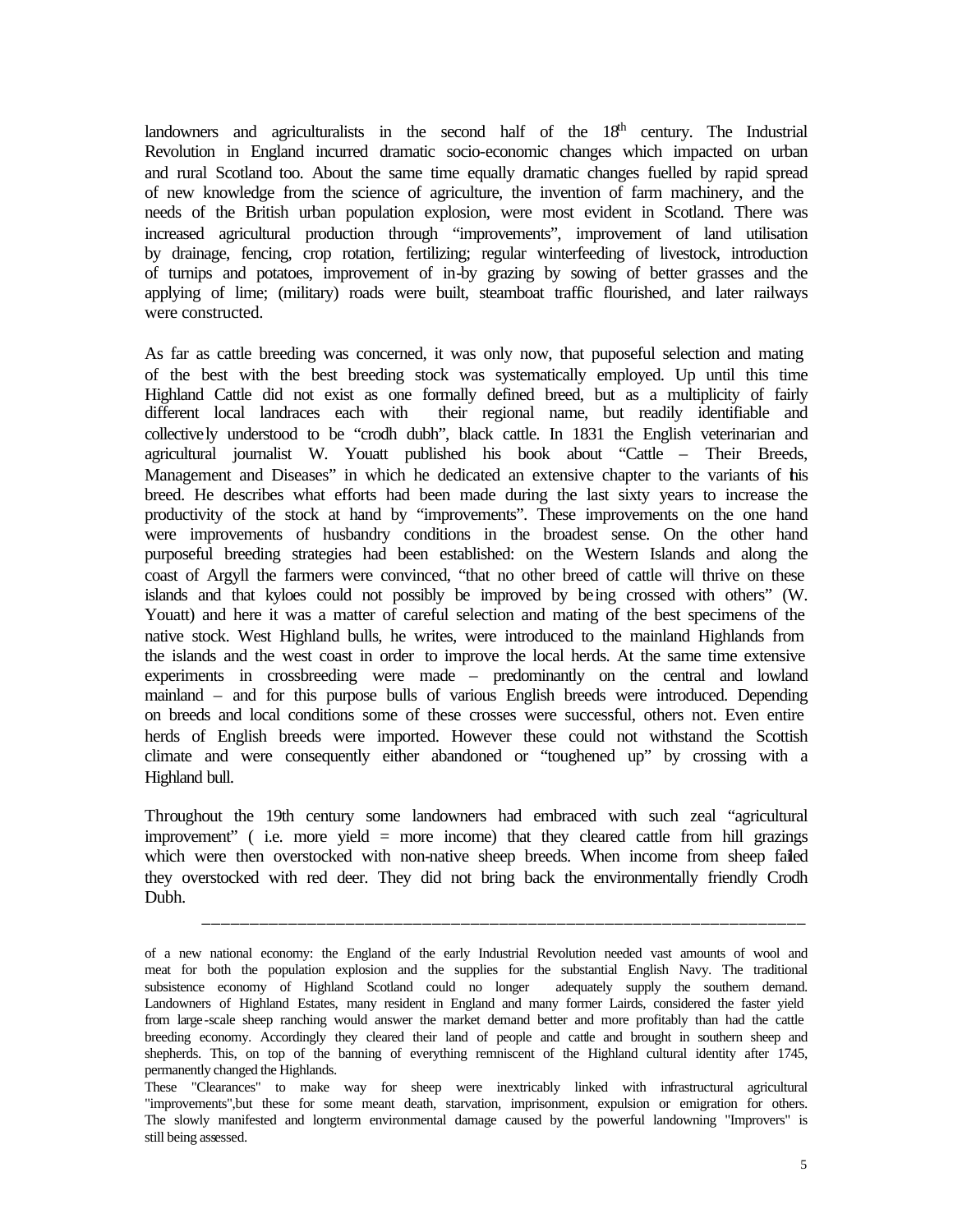The results of these so called "improvements" towards the end of the  $19<sup>th</sup>$  century were:

- 1. The huge population of native cattle throughout Highland Scotland and the Islands had largely been replaced by sheep.
- 2. The cross-bred Scottish "hill cow" which in some way always traces back to Highland Cattle – had become the standard animal in Scottish beef production.
- 3. The remaining true Highland Cattle there was no herdbook until 1885 had declined in numbers to such an extent, that even the taken-for-granted Highland basis for crossbreeding schemes was threatened. These Highland Cattle, however, had changed enormously: the small rugged starved beasts,that early travellers had seen on their southbound droves and described as being "of the size of Lincolnshire calves" (A.R.Mackay) had been replaced with carefully bred, better fed animals and had become more or less the cattle that we know today. It was only in 1884 that the Highland Cattle Society was founded, and that by inviting for herdbook registration those contemporary cattle which met the newly established criteria, the first formal steps to consolidate the breed as such and protect it from genetic dilution were taken. (\*\*\*\*)

### **III. Breed Improvement Today**

### **"Always ask: Is what I propose to do going to be good for the breed?" (Gordon Kohl)**

The adverse conditions in which this hardy breed evolved do not even remotely exist here in Germany today. Not in terms of the economy, the husbandry, the climate and environmental habitat of Scotland 200 years ago.

Breed improvement was then, unequivocally, a means to increase levels of productivity, the relative uselessness of other breeds of cattle in the challenging Scottish environment having become obvious.

Completely unclear now however, and indeed currently controversial, is what we here today seek to improve in the Highland breed and what we currently must address.

Our situation can, with few exceptions, be broadly summarised as follows:

- We are hobby-breeders. We breed Highland Cattle because we want to breed these particular animals, not because we have to in order to make the best use of marginal land with the best suited breed of cattle.
- We are not farmers, we are not meat producers in the true professional sense. For some of us marketing our beef works well, because of great personal efforts and

\_\_\_\_\_\_\_\_\_\_\_\_\_\_\_\_\_\_\_\_\_\_\_\_\_\_\_\_\_\_\_\_\_\_\_\_\_\_\_\_\_\_\_\_\_\_\_\_\_\_\_\_\_\_\_\_\_\_\_\_\_\_\_\_

<sup>(\*\*\*\*)</sup> "Highland Cattle are one of the oldest breeds of cattle and have virtually been unchanged since times immemorial." This is a lovingly cherished myth, a fiction, that may not have been strictly true, even at the time of registrations for the first two volumes of the herdbook. And after the foundation of the herdbook there were still many herds, small and large, whose owners disagreed with the newly devised and limiting "breed standards". They bred for commercial reasons, not for representation and not for breed conservation. These folds saw agricultural ups and downs, further infrastructural development and two world wars, some of their stock undoubtedly were traditionally pure-bred, others quite likely had seen the occasional use of a Shorthorn or other bull. It was in the 1980s with the (export) boom that it became economically attractive to register even the commercial Highland Cattle. The process of genetic consolidation that had begun in 1884, therefore, could now be said to have been more or less completed, but certainly not without significant change since "times immemorial".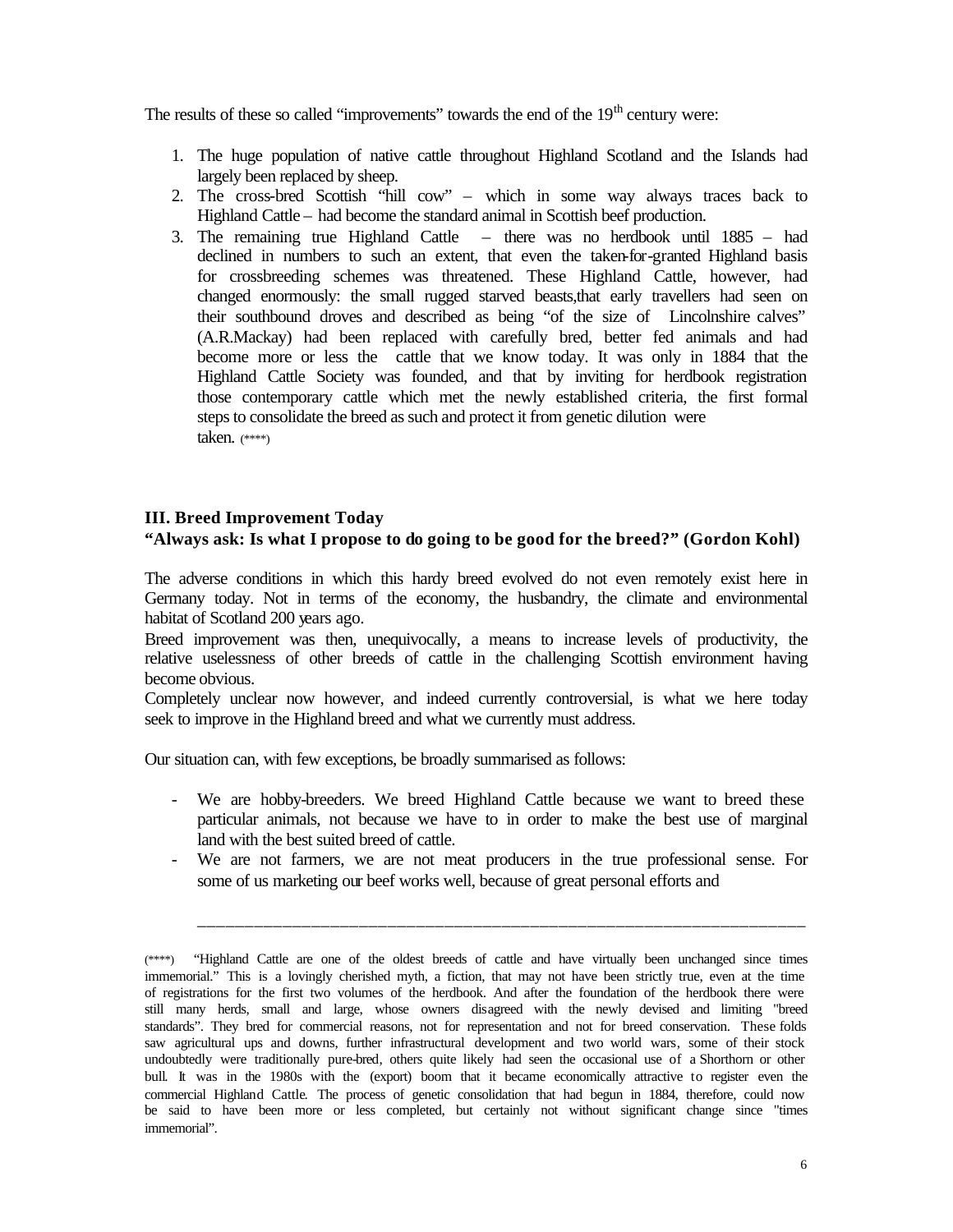ingenuity, it works well because of the exotic bonus of the breed and it works well for relatively small numbers in a niche market.

- Our herds are small.
- Breeding-related decisions are substantially and primarily based upon visual assessment of the animals' external appearance by herdbook inspectors, show judges and the breeders themselves.
- Success as a breeder is to a very large extent measured in term of success at shows.
- Small in numbers, but impossible to ignore are breeders who, in Germany as well, see the future for our breed in the determined use of modern breeding technologies in order to bring Highland Cattle on a fast track towards a higher performing modern beef breed.

### **Traditional Highland Cattle - Forward to the Roots**

In my opinion the task for us in Germany in the  $21<sup>st</sup>$  century from a breeding point of view can only be to delay with the highest degree of sense and intelligence what I have above described as a massive unintentional re-breeding process, and attempt possibly to correct and reverse this process here and there and to use modern breeding methods and technology in the service of this intended outcome. The programme – if we want to call this breeding philosophy a programme – "Traditional Highland Cattle – Forward to the Roots" is a breeding programme that to a large extent plays out in the minds of the breeders. It results from insight and understanding and modest acceptance of what the breed basically is and from the individual breeders' honesty and "keen eye". A sense of appropriateness and a grip on adaequate proportions play a more important role than tape measures, scales, computer programmes and a set of rules and regulations. Gordon "Crop" Kohl, the Grand Old Man of the Canadian Highland Cattle Society, once summed it up in a reflective speech to American Highland breeders: " To breed Highland Cattle , then, is to accept an individual share of responsibility for the future. Always ask: Is what I propose to do going to be good for the breed?"

Based on what has been said so far, I would like to try to outline elements and cornerstones of such a programme of breeding performance. It is more a school of thought that I offer for your contemplation than a set of rules and instruction.

#### **Take It Seriously !**

For all of us, no matter how small our herds are, it starts with taking seriously the truisms that I have set out about our breed. If we do not for example take seriously that the capacity of our cattle to become obese, when continuously offered inappropriately (for Highland Cattle) rich feed (feedlot conditions or lush meadows for most of the year), has something to do with their superior adaptation to wet and cold climate and to a short vegetation period, then we fail to realise what irreparable harm we would do, were we to use ultrasound and DNA analysis as a matter of course in order to identify for selection only those individual animals which can take intensive feeding to yield beef without becoming obese: we would breed away some of this particular constituent characteristic of the breed - hardiness.

#### **Accept It !**

The next step would be to accept these facts as they are. We have a breed that does not lend itself to mainstream beef-production. And no one forces us to breed this particular breed of cattle. It is as simple as that.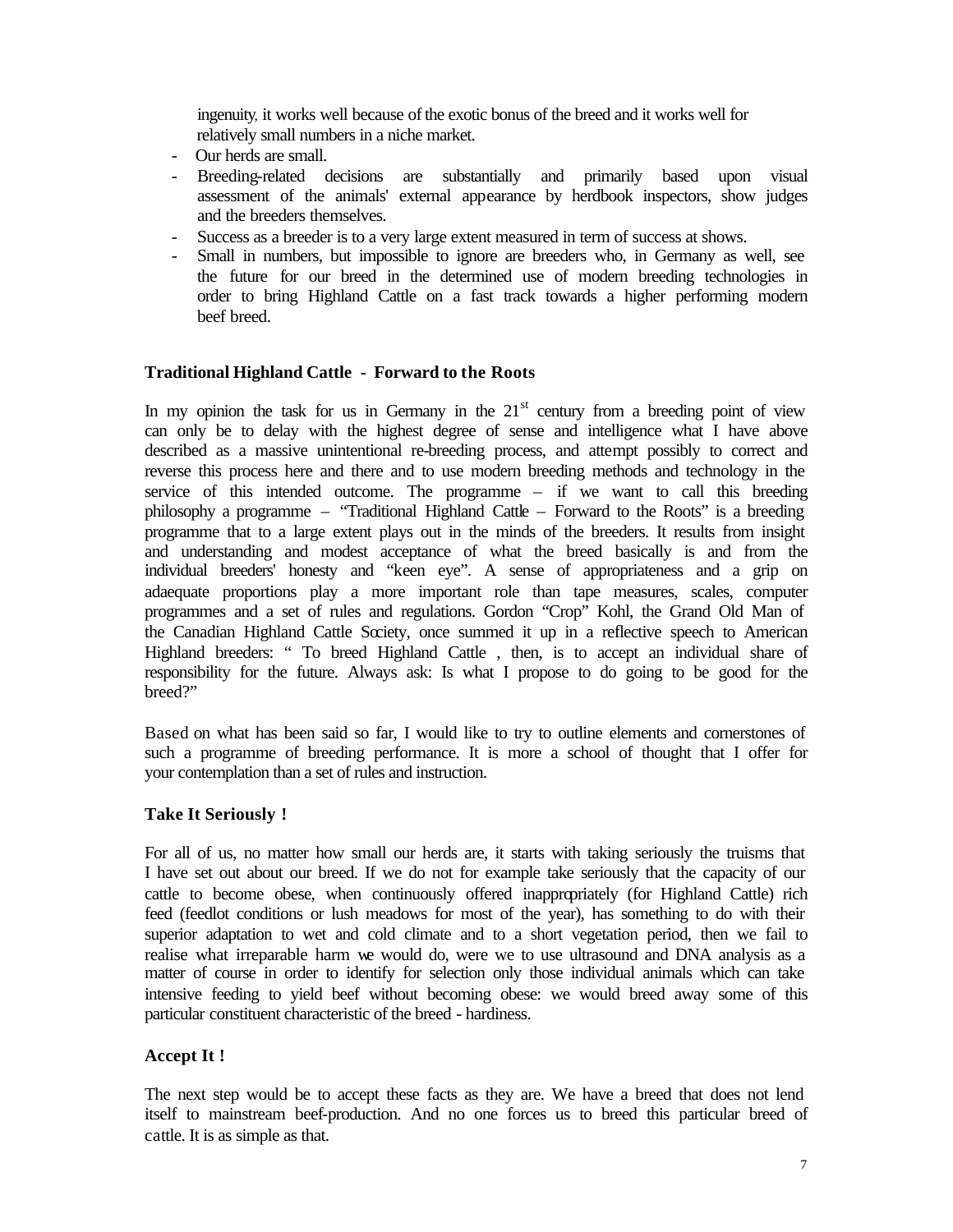# **Set Priorities !**

A performance breeding programme that promotes the core competencies of our breed to the full is in principle not difficult and as an example Don Badger, a Canadian breeder from Québec, has described his operation in this journal (i.e. the German Highland Cattle Journal) in 2001: The herd is out on marginal land around the year, with hard winters, short summers. Any cow that does not take to the bull or miscarries, any cow that needs assistance in calving, does not accept her calf, does not have enough milk or has an unfunctional udder – any such cow will be culled. Any calf that is not vital, does not suckle or needs help otherwise to get started – any such calf goes to the slaughter in due time. Any animal with udder problems, bad feet or joints will be culled. Only after radical elimination of all animals, which in earlier times would have had no chance of productive survival, the attention then focusses on the positive selection of the animals which perform best: best in terms of milk yield ( weaning weight of the calf) and best in terms of post weaning weight gain. Only the top third stays in the breeding programme. In other words, apply to domesticated species the laws of the wild - "survival of the fittest".

This kind of breeding, which unambiguously sets the priority on the maternal characteristics and performance is technically not demanding, but it does require a certain size of herd as a precondition and a well functioning, financially rewarding outlet for the produced beef. And it does require a financial interest in  $-$  I should better say: financial dependance on  $-$  the success of the overall operation because the intrinsic force of a staightforward, financially rewarding commercial operation sometimes offers a more reliable guideline than moral principles that allow a degree of arbitrary decisions.

### **The Functional Cow**

Let us turn to the cows in our herds and assess them dispassionately: let us issue plus-points for each pregnancy and for calving intervals of up to one year, for every problem-free calving, for every calf born and weaned healthy, for a sound udder for good feet and walking, for a long productive life and for a good temperament.

Let us issue minus-points for each abortion, for each miscarrige, for each calving problem requiring intervention, for each mastitis and bad udder, for bad feet and arthritis, for early cullings of parents/siblings for any one of these reasons, and for a bad temper. Let us make sure that these problems are not related to any faults in our husbandry, mineral deficiency or such like.

With this mode of evaluation we move towards an initial assessment of the functionality of our cows and for this no more is needed than detailed and precise notes on every animal. Above all other performance criteria, such as size and weight and such as visual assessment by herdbook inspectors and success in the show ring, the functionality of our cows should be our top criterion for selection and culling in our programme.

### **Milk Yield**

We may often find that our most functional cows are not the most eye catching animals in the field, but rather unspectacular beasts. We will often find that these unobtrusive animals regularly wean a well grown calf and are able to put more into their calves than some of the more visually impressive cows in the herd. If that is so – most reliably this can be assessed when with a short calving period most calves are approximately the same age – then this is a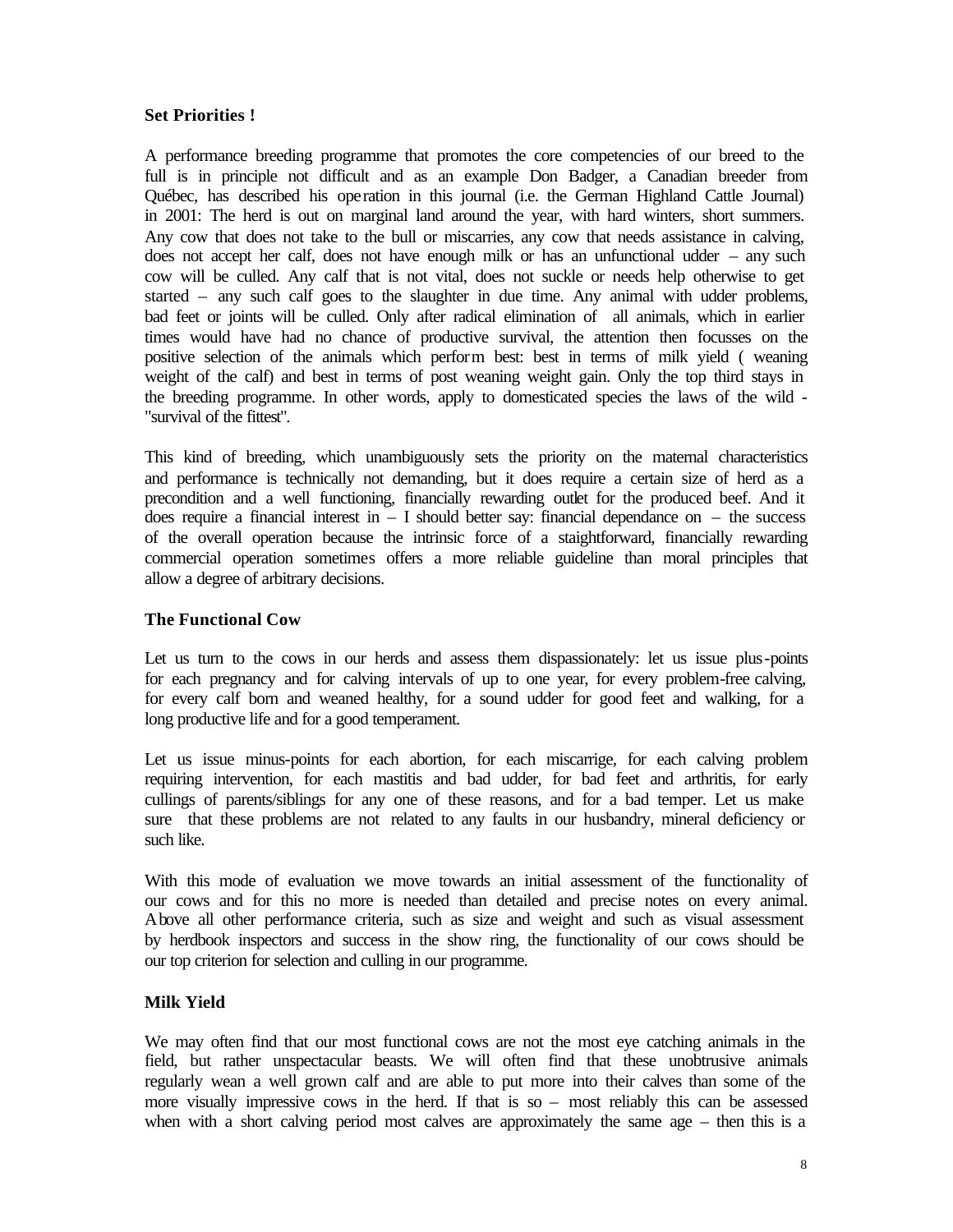strong indicator of a superior milk yield of the dam and the next strong argument for which of our functional cows should remain in the herd and whose offspring should particularly attract our attention in the next selection round.

### **Individual Postweaning Performance**

After we have – at least in our minds – culled our least functional cows and their offspring we will follow our better cows best grown calves after weaning in order to assess their individual performance. By the end of the following year we will then be able to make a good judgement, if among those animals that had reflected a superior maternal milk yield at weaning there are now some that have also shown a superior postweaning performance. (Arithmetical adjustments may have to be made in order to be able to compare weights of calves of different ages and of calves out of cows of different ages. There are models how to do these calculations.)

# **External Assessment**

We have now identified the best performing offspring of the milkiest of our flawlessly functional cows and these are the animals that, provided they stand up to a visual external examination for structural correctness and breed character, should get their chance at breeding and be kept in the herd as replacements for any cow that has to go.

I am quite deliberately bringing up the selection criterion "external assessment" at this point only. I do understand and share the joy of every breeder at - in our eyes – a particularly beautiful animal, but beauty must be the icing on the cake and not the main event and not the basis of our breeding decisions.

As far as the visual assessment of structural correctness is concerned: if, an animal is descended from longlived functional lines on both sides, it is likely to be structurally sound and even in this point visual assesment should not necessarily override valuable knowledge about the forebears of one´s livestock. For example my eldest cow, now aged 20 years, fit on her feet and leading her  $16<sup>th</sup>$  good calf was classified as just above average in the point "structural correctness", when she was inspected as a young cow some 15 years ago, but my faith in her likely heritage has been proved justified.

*(What has been said about inspections and external assessment is also true for success or failure in the show ring. If our heifer, that we have selected for replacement in our own fold as described above turns out to be a showy beast and wins a trophy then this is a true First Prize and we can be very happy and proud. But self-confident breeding, based around functional performance, means that we stick by this animal even if she does not win any rosettes. Conversely: A Champion Heifer can not show her functional qualities and there are sadly too many examples of beginners who have taken a nose dive after indiscriminate buying of expensive show winners in the expectation of establishing a spectacular fold of Highland Cattle in this way.* 

*Biological functionality and visual assessment may indeed be very controversial. In spite of this a show success is still very widely considered a main criterion of good quality among many breeders and we still do not differentiate clearly enough between show success and breeding value.)*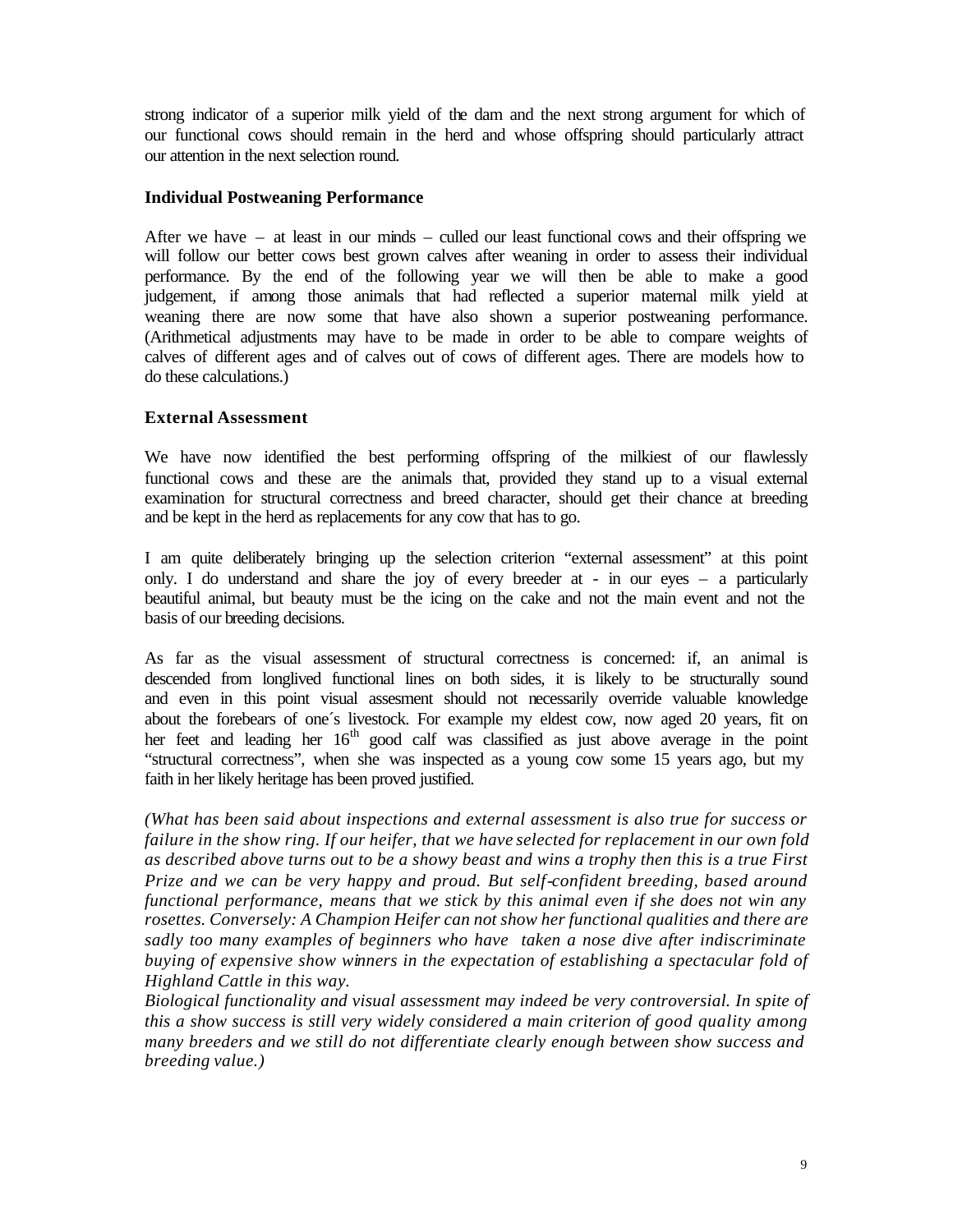### **We Need Cow Fathers, Not Bull Mothers**

Up until now the discussion has been explicitly about cows and heifers. But of course the same breeding principles apply to the selection of a stock bull. If we accept the observation that "Highland Cattle are a female breed" then this amounts to the slightly aphoristical motto "Female Bulls Wanted !".

Obviously this does not mean that a bull should look like a cow, but it means, that in the case of the bull, too, the exterior must never be the sole criterion for selection decisions, as, for example, the female functionality with which we are concerned cannot be observed by looking at the bull. So it is all the more important – because "the bull is half of the herd" – to consider the above mentioned priorities of female functionality in the sire's forebears when we decide against castrating a promising bull calf in order to bring him out as a stock bull.

A bull calf that we think might have stock bull potential **must** be descended from exceptionally funcional parental lineage. Compromises here are not appropriate. For many reasons previously stated the German herdbook categorisation of particular cows as "bull mothers" is not helpful to our programme, whereas the recently introduced category of "elite cows", which specifies a minimum number of calvings at intervals of less than a year, is. If our main breeding focus is to be the functional Highland cow then what we need in our herds is a "cow father" rather than "bull mothers".

A bull calf that we think might have stock bull potential **must** be significantly superior to his age peers in the herd at weaning and he **must** go on like this after weaning, therefore demonstrating superior milk yield of his dam as well as superior individual potential for growth and weight gain.

It is one of the practised inconsistencies in Highland breeding – not only in Germany – that even where the concept of the importance for the breed of female functionality is accepted, this often turns out to be hardly more than lip-service, because as far as bulls are concerned it is again and again the visible, measurable terminal-sire characteristics which are aimed for. And when this practice is criticised the customary objection runs: "Where will this lead? If we carry on with these heavy giants so untypical of the breed, we will soon end up with Highlanders that look like Charolais and with all the problems that would entail." I do not consider this – always somewhat illhumoured, morose – objection to be relevant because it is quite beside the point. The point is not size and weight as such. The growth in size and weight might indeed endanger the breed, when and  $if - as$  is alltooften the case - the invisible functional substructure is missing. But if we nail the breed down, strictly and unflaggingly, to the traditional functional female qualities on one hand, then the bulls will not grow into Charolais-skies on the other. And whenever along this line of breeding we do get an exceptionally well grown bull calf of spectacular appearance, then indeed we have made true and valid progress.

### **A Bull Is A Bonus**

This pithy slogan belongs in every Highland breeders treasure chest. I got it from the herdsman of a commercial Hebridean Highland fold and it sums up my message brilliantly: the widely practised "breeding of bulls", where terminal sire qualities are obsessively looked for, where these qualities are found and fostered and fed out, where one show cracker after the other is expertly brought out, all this is not what breeding Highland Cattle is about. In a herd